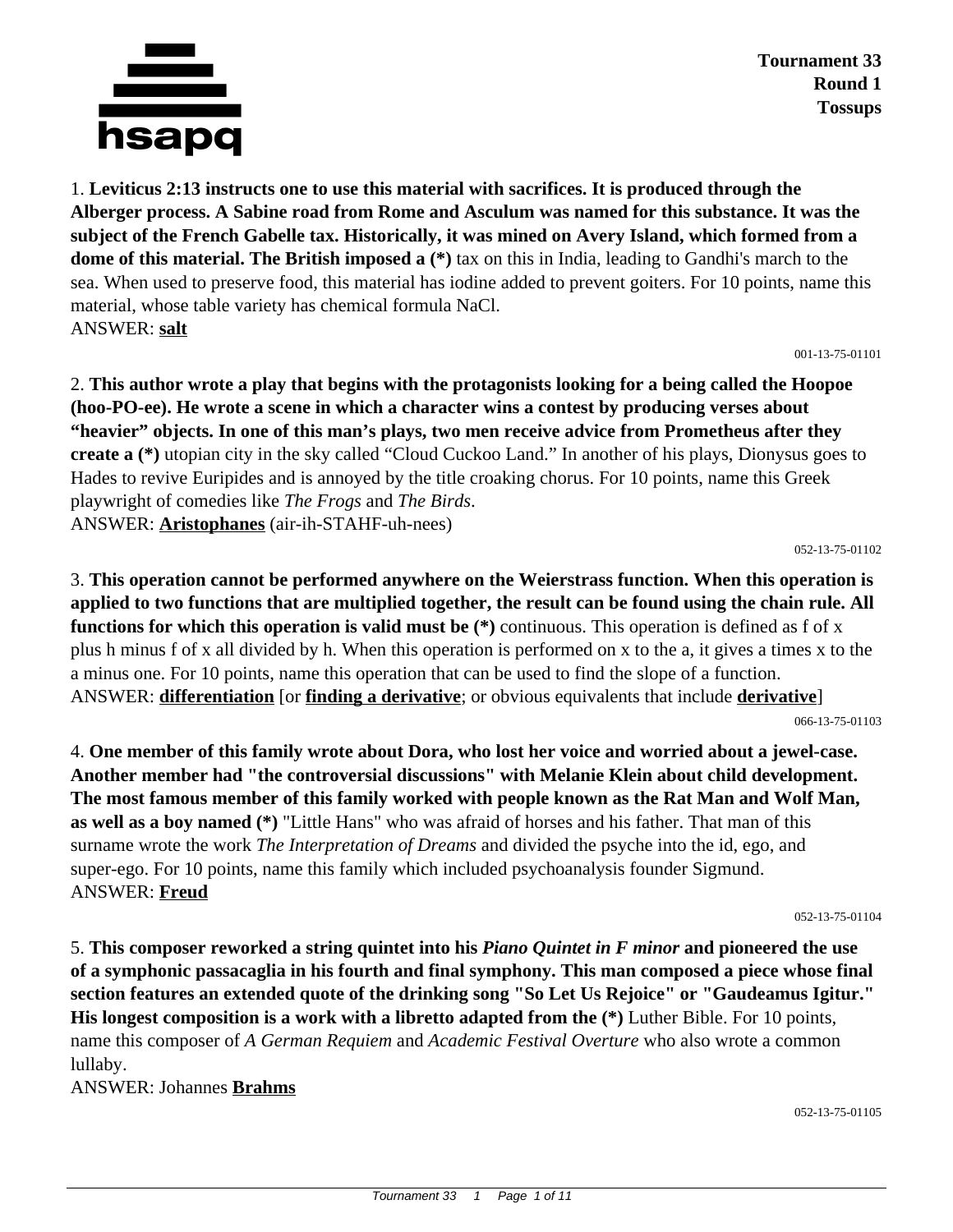6. **During this war, one side used the chassepot rifle, which was superior to the other side's older needle guns. One side's downfall in this war came after the Army of Chalons under Patrice de Mac-Mahon was defeated. Prior to this war, a monarch met Count Benedetti at a spa. Its largest battle was at Gravelotte and was won by Field Marshal von Moltke. Sparked after the editing of the (\*)** Ems Dispatch, this war ended at the Battle of Sedan. For 10 points, name this 1870 war fought between the countries led by Wilhelm I and Napoleon III.

ANSWER: **Franco-Prussian** War [or **Franco-German** War; or War of **1870** before it is read]

7. **One of these beings impaled himself on an ash tree while fleeing the wedding of Pirithous (pih-rih-THOO-us). Heracles died after Deianeira accidentally gave him a cloak poisoned with the blood of one of these figures. Heracles used an arrow poisoned with (\*)** hydra blood to kill one of them after they became intoxicated from a jug of Dionysian wine. Including Dictys, Nessus, and Chiron, they were the enemies of the Lapiths. For 10 points, name these creatures from Greek myth who were half-horse and half-man.

ANSWER: **centaur**s

8. **Potassium atoms were used to surpass this state in January 2013 in a study performed by Schneider et al. using a quantum gas. Electrons pack together to form a "Fermi sea" at this state, and Bose-Einstein condensates exist near this state. The (\*)** Third Law of thermodynamics considers the entropy of a perfect crystal at this state, and this state has the same numerical value on the Rankine scale as it does on the more classical scale used for it. For 10 points, identify this really cold state, which is zero on the Kelvin scale.

ANSWER: **absolute zero** [or **0 K**elvin before "zero" is read; prompt on **-273.15 C**elsius or **-459.67 F** ahrenheit]

189-13-75-01108

052-13-75-01106

079-13-75-01107

9. **This leader declared general amnesty for Paez's Cosiata rebellion, irking his subordinate Francisco Santander. This man befriended Alexandre Petion, the leader of a rump state this man visited in Haiti. This man's army fought the Admirable Campaign before ending one country's viceroyalty of New Granada. This dictatorial leader of Gran Colombia also supported (\*)** Jose de San Martin's campaigns further south in Peru. For 10 points, name this "Libertador" who led independence movements in South America. ANSWER: Simon **Bolivar**

104-13-75-01109

10. **This poem describes rubies "by the Indian Ganges' side," and its speaker invites the addressee to "tear our pleasures with rough strife thorough the iron gates of life." It warns of "deserts of vast eternity" and a "marble vault" that will have no "echoing song." In the second stanza, the speaker observes "Time's winged** (\*) chariot hurrying near" before telling the addressee "thy beauty shall no more be found" after death. This poem begins with the line, "Had we but world enough, and time." For 10 points, name this poem by Andrew Marvell. ANSWER: "**To His Coy Mistress**"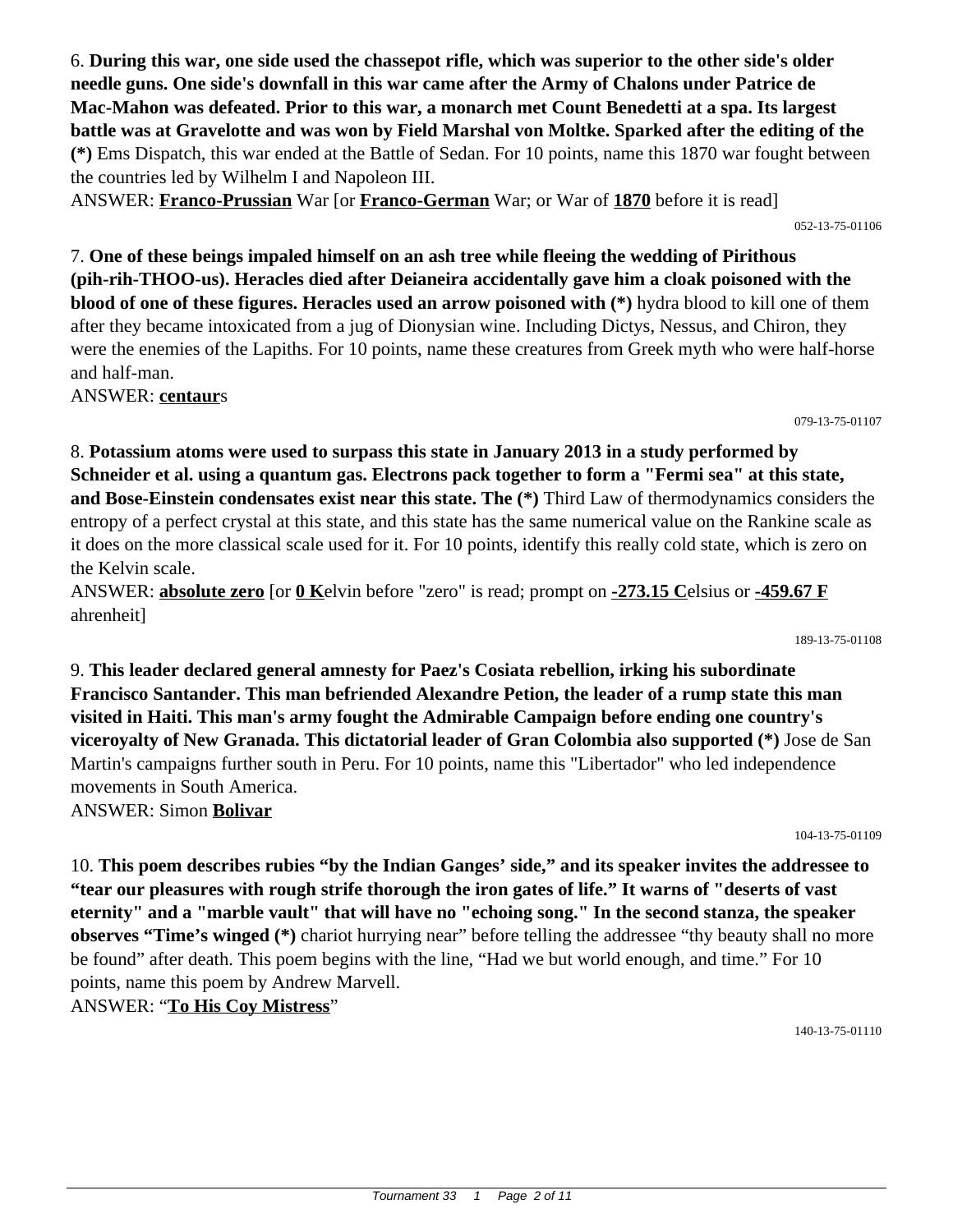11. **The formula for the entropy of one of these entities includes a proportionality constant of Boltzmann's constant over four and includes the inverse square of the Planck length. These bodies are surrounded by an ergosphere, and their characteristics are described by the no-hair theorem. (\*)** Supermassive ones are hypothesized to exist at the center of galaxies. These entities have event horizons and emit Hawking radiation. For 10 points, name these massive objects from which light cannot escape. ANSWER: **black hole**s

189-13-75-01111

12. **This fictional man writes about bladders on sticks carried by the servants of men with one eye pointed up and another pointed inwards. He repairs and uses a boat from Blefuscu, which goes to war over the proper way to crack an egg, and is classified as a (\*)** Yahoo while discoursing with rational horses called Houyhnhnms (HWIN-ims). This man's act of urination to put out a house fire angers Lilliput and its tiny inhabitants. For 10 points, name this man, the subject of a Jonathan Swift satire about his "travels."

ANSWER: Lemuel **Gulliver** [or **Lemuel** Gulliver]

104-13-75-01112

### 13. **A lake in this state contains Wizard Island and is located within Mount Mazama. The Wallowa Mountains cut through its northeastern corner, while its western half is dominated by the (\*)** Willamette River Valley. In its southern part, the Klamath River cuts through the Cascades. This state's landmarks include Mt. Hood and Crater Lake. For 10 points, name this state in the Pacific Northwest with cities such as Salem and Portland. ANSWER: **Oregon**

192-13-75-01113

14. **One character in this movie falls in love with a man who breaks into her bedroom and steals her hairpin. That character later fails to bring back an ingredient for an antidote in time to save another main character after foolishly diving into a waterfall to retrieve the Green Destiny. This movie includes a fight atop various balconies at its beginning and a later duel in a (\*)** bamboo forest. The governess's daughter Jen is played by Zhang Ziyi in this film, which also stars Michelle Yeoh and Chow Yun Fat. For 10 points, name this 2000 martial arts movie directed by Ang Lee. ANSWER: *Crouching Tiger, Hidden Dragon* [or *Wohu Canglong*; or *Ngofu Canglong*]

020-13-75-01114

15. **During this conflict, Sabinus and Cotta were massacred outside Aduatuca (uh-DOO-uh-TOO-kuh), and Indutiomarus's (IN-doo-tee-oh-MAH-roos) Treveri were defeated by lieutenant Titus Labienus. It ended after two trap-laden circular walls were made at Alesia during the last stand of Vercingetorix (VER-sin-JEH-toh-rix). Eight books of** *Commentaries* **by this campaign's leader describe its locale as (\*)** "divided into three parts," and pause to describe the local druids. For 10 points, name this campaign launched by Caesar, whose namesake Transalpine province is modern-day France.

ANSWER: **Gallic** Wars [or Gaius Julius Caesar's invasion of **Gaul**]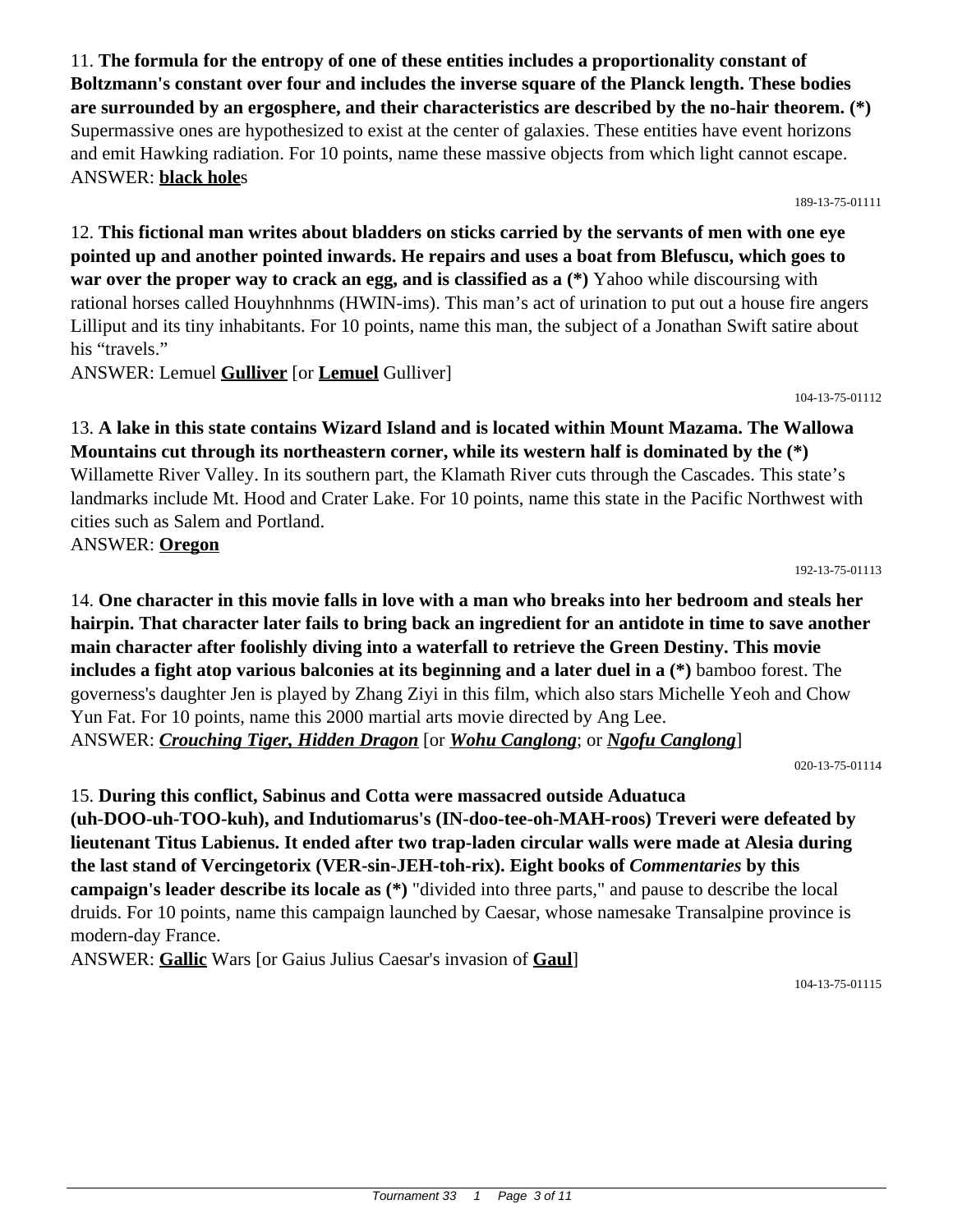16. **The author of this treatise wrote a contrasting book describing the effects of the "very worst abuses of government" entitled** *Behemoth***. The fourth section of this book concerns a misinterpretation of scripture leading to a "confederacy of deceivers." That section, "Of the (\*)** Kingdom of Darkness," follows descriptions of monarchies, aristocracies, and democracies in the section titled "Of Commonwealth." For 10 points, identify this book by Thomas Hobbes that states that life is "solitary, poor, nasty, brutish, and short." ANSWER: *Leviathan*

17. **In one story by this author, a young child on a cruise tells Nicholson that he is a reincarnated holy man from India. This author of "Teddy" described a veteran of World War II who talks to Sybil Carpenter on the beach before shooting himself in his wife Muriel's room. He created Seymour, a member of the family he described in (\*)** *Nine Stories.* His most famous novel follows a character who is expelled from Pencey Prep and delights in watching his sister Phoebe ride a carousel. For 10 points, name this author who created the phony-hating Holden Caulfield in *The Catcher in the Rye.* ANSWER: Jerome David **Salinger**

18. **This city's namesake art school included many "colorist" painters who opposed Mannerism. This city's architecture was discussed in a John Ruskin treatise named for its "stones." One painter from this city added finishing touches to his master's canvas** *The Feast of the Gods***, but is better known for depicting two women by a sarcophagus in (\*)** *Sacred and Profane Love* and painting the reclining goddess of love in *Venus of Urbino*. For 10 points, name this Italian city, home to Titian (TISH-en), whose public art includes mosaics in St. Mark's Basilica and bridges over many canals. ANSWER: **Venice** [or **Venezia**]

19. **During this man's presidency, the Dingley Tariff was passed. He names a tariff that contributed to the Panic of 1893. This politician was helped in his first presidential campaign by Mark Hanna; during that time, he advocated "sound money" during his front porch campaign. This President agreed to his Secretary of State John Hay's Open Door Policy towards China. He led the country to war following the explosion of the (\*)** *Maine*. For 10 points, name this President during the Spanish-American War who was succeeded by Teddy Roosevelt after his assassination. ANSWER: William **McKinley**

20. **This disease's largest genetic risk factor is the E4 variant of Apolipoproten (AY-poh-LIE-poh-pro-teen) E. It was first identified in a woman called "Auguste D" by its namesake. This disease has been explained by a buildup of beta-amyloid deposits, which displaced an older hypothesis that it was caused by reduced synthesis of (\*)** acetylcholine (uh-SEE-til-KOH-lean). Cognitive reserve theory suggests likeliness of this disease can be lowered by reading and completing crossword puzzles. For 10 points, name this most common form of dementia which is associated with aging.

ANSWER: **Alzheimer's** disease [prompt on **AD**]

052-13-75-01120

# 080-13-75-01117

104-13-75-01118

140-13-75-01119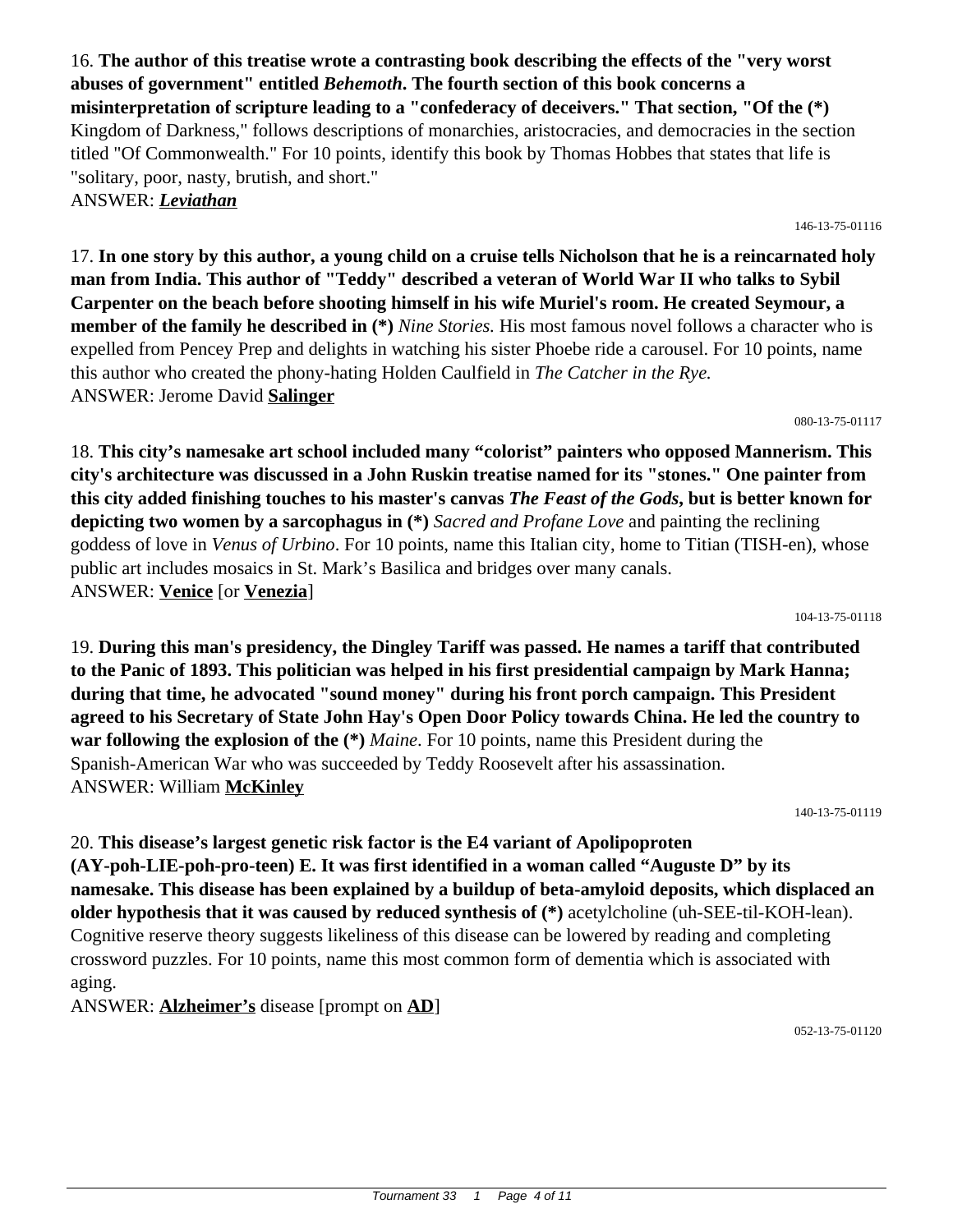21. **This author depicted the philosophical suicide of Kirillov and the hero worship bestowed on the charismatic Nikolai Stavrogin in his novel** *The Devils.* **His other works include one about Prince Myshkin and one in which (\*)** Svidrigailov shoots himself after confronting the protagonist's sister Dunya. That novel follows the poor student Raskolnikov, who murders a pawnbroker. For 10 points, name this Russian novelist of *The Idiot* and *Crime and Punishment.* ANSWER: Fyodor **Dostoevsky** [or Fyodor Mikhaylovich **Dostoevsky**]

014-13-75-01121

22. **One configuration named for this scientist was discovered by John Huchra (HUCK-rah) and involves the gravitational lensing of a quasar by a galaxy. That configuration is his "cross." He considered atoms in a lattice as simple harmonic oscillators in his model of heat capacity. This man developed a set of ten field equations, and derived the relationship between the energy of emitted electrons and the (\*)** frequency of incident light in explaining the photoelectric effect. For 10 points, identify this scientist who developed the equation E equals m c squared. ANSWER: Albert **Einstein**

189-13-75-01122

23. **The PIDE was a repressive police force in this country, utilized by such leaders as Marcelo Caetano. In 1976, the socialist Mario Soares came to power in this country, which two years earlier underwent the Carnation Revolution. This country had an authoritarian regime called the (\*)** Estado Novo established by its prime minister Antonio Salazar. For 10 points, name this Iberian country that colonized Mozambique, Angola, and Brazil.

ANSWER: **Portugal** [or **Portuguese Republic**; or **Republica Portugeusa**]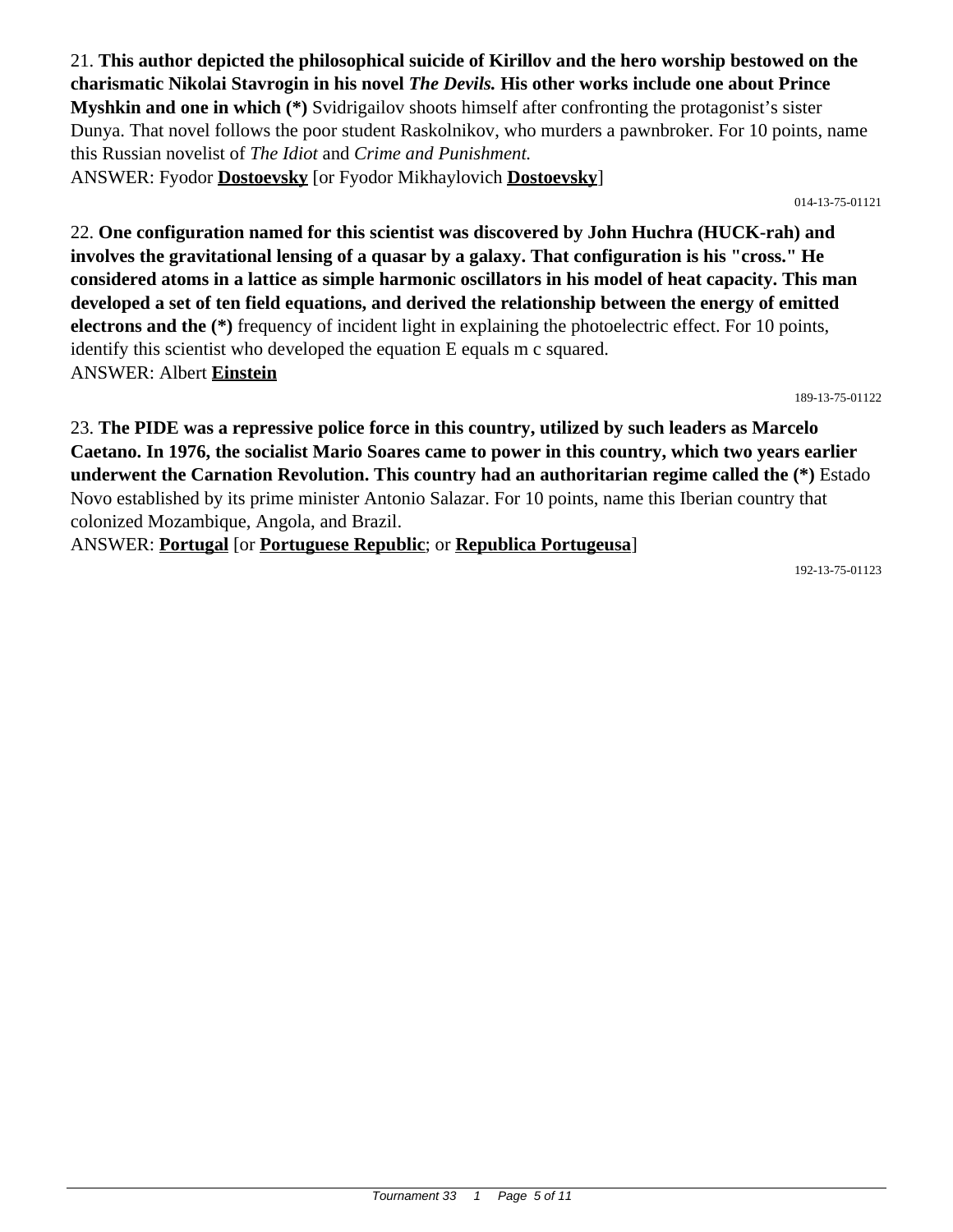



1. This man's son Martin wrote the book *Yellow Dog*. For 10 points each:

[10] Name this British novelist whose first novel, *Lucky Jim*, is about a medieval history lecturer at an unnamed university.

ANSWER: Kingsley **Amis** [or Kingsley William **Amis**]

[10] This other 20th-century British writer wrote novels influenced by Catholicism such as *Brighton Rock* and *The Power and the Glory.*

ANSWER: Graham **Greene** [or Henry Graham **Greene**]

[10] This unnamed character is the protagonist of *The Power and the Glory.*

ANSWER: the **whiskey priest** [prompt on **priest**]

052-13-75-01201

2. These figures are depicted in either the sitting *dhyanamudra* pose or the standing *kayotsarga* pose. For 10 points each:

[10] Name these religious figures. The last two of the current cosmic age are Parshvanatha and Mahavira. ANSWER: **Tirthankara**s

[10] The Tirthankaras are central to this Indian religion that advocates nonviolence.

ANSWER: **Jainism** [or obvious equivalents]

[10] This term refers to the Jainist principle of nonviolence towards all living things, including insects and microscopic organisms.

#### ANSWER: *ahimsa*

014-13-75-01202

3. In this type of system, viscosity cubed divided by energy dissipation all raised to the one-fourth power gives the length scale, according to Kolmogorov. For 10 points each:

[10] Name this type of flow that is contrasted with laminar flow and can cause the formation of eddies.

## ANSWER: **turbulent** flow [or **turbulence**]

[10] Turbulence occurs when the Reynolds Number, the ratio of this force to viscosity, is high. This force is defined by Newton's First Law as the resistance of an object to a change in motion.

## ANSWER: **inertia**

[10] These doubly eponymous, partial differential equations have no known solution at high Reynolds Numbers. They govern the flow of incompressible Newtonian fluids.

ANSWER: **Navier-Stokes** Equations

079-13-75-01203

4. One hit song by this artist was "Ornithology," a play on his nickname, "Yardbird." For 10 points each: [10] Name this jazz icon whose wild lifestyle led to his death from a heart attack at age thirty-four in 1955. ANSWER: Charlie **Parker** [or Charles **Parker**, Jr.]

[10] Parker played the alto version of this standard jazz instrument that was also played by Ornette Coleman.

## ANSWER: alto **saxophone**

[10] Parker was one of the leading figures in creating this jazz style that started in the 1940s and involves more experimentation, allowing for improvisation.

ANSWER: be**bop**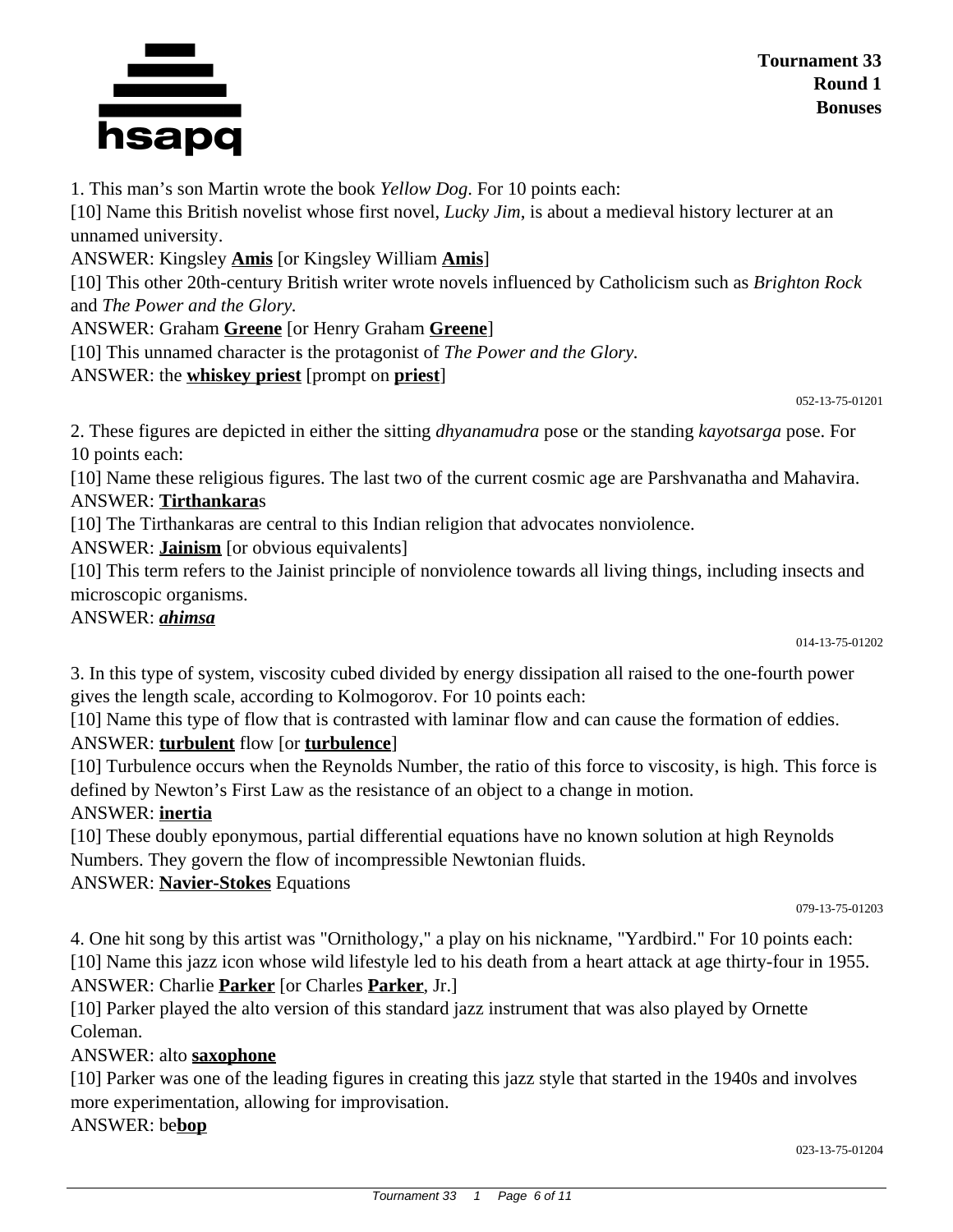5. Answer some questions about viruses, for 10 points each:

[10] This virus wreaks havoc on post-transplant patients via PTLD and hairy cell leukoplakia. It is also the cause of infectious mononucleosis.

## ANSWER: **Epstein-Barr** virus

[10] Epstein-Barr virus is in the same family as this virus, which causes cold sores and genital lesions. ANSWER: **herpes** simplex virus [or **HSV**]

[10] Another virus that wreaks havoc on the immunocompromised is this second most common cause of mononucleosis. This herpesvirus creates owl-eye inclusion bodies and can cause retinitis, esophagitis, and fulminant liver failure.

#### ANSWER: **Cytomegalovirus**

066-13-75-01205

6. Name these painters who depicted *The Last Supper*, for 10 points each.

[10] This Renaissance master created perhaps the most well-known depiction of the scene. He also painted the *Mona Lisa*.

ANSWER: **Leonardo** da Vinci [or Leonardo **da Vinci**]

[10] This other painter included ghostly figures throughout his depiction of *The Last Supper*, which is laid out on a diagonal axis.

## ANSWER: **Tintoretto** [or Jacopo **Robusti**]

[10] This artist included a man with a bare torso in the background of his version of *The Last Supper*, but is better known for a painting that includes ants and melting clocks.

ANSWER: Salvador Domingo Felipe Jacinto **Dali** i Domenech, 1st Marques de Dali de Pubol

189-13-75-01206

7. This character is knocked unconscious when a tank at the Liberty Paints plant blows up. For 10 points each:

[10] Identify this nameless character who goes to work for the "Brotherhood" in Harlem. He is threatened by Ras the Exhorter and is first seen living in a forgotten basement.

## ANSWER: the narrator of *Invisible Man*

[10] *Invisible Man* is a work by this African American author. His second novel, *Juneteenth,* was published after his death.

## ANSWER: Ralph **Ellison** [or Ralph Waldo **Ellison**]

[10] In an early chapter of *Invisible Man*, the narrator and his black classmates are forced to participate in this event, where they are blindfolded. Afterwards, the participants search for coins on an electrified rug. ANSWER: "**battle royal**" [or any synonyms such as a **brawl**]

052-13-75-01207

8. This conflict included the Battle of Lutzen. For 10 points each:

[10] Identify this war that was fought between Protestant and Catholic forces. It ended with the Peace of Westphalia, and lasted from 1618 to 1648.

## ANSWER: **Thirty Years'** War

[10] This Swedish leader, known as "The Lion of the North," died during the Battle of Lutzen. He was the son of Charles XI.

## ANSWER: **Gustavus Adolphus** [or **Gustav** II **Adolf**; prompt on **Gustav**us]

[10] Gustavus Adolphus and Gustav Horn were victorious at this 1631 battle in the Thirty Years' War, in which Count Tilly and the Catholic League were defeated. It was fought near the city of Leipzig. ANSWER: Battle of **Breitenfeld**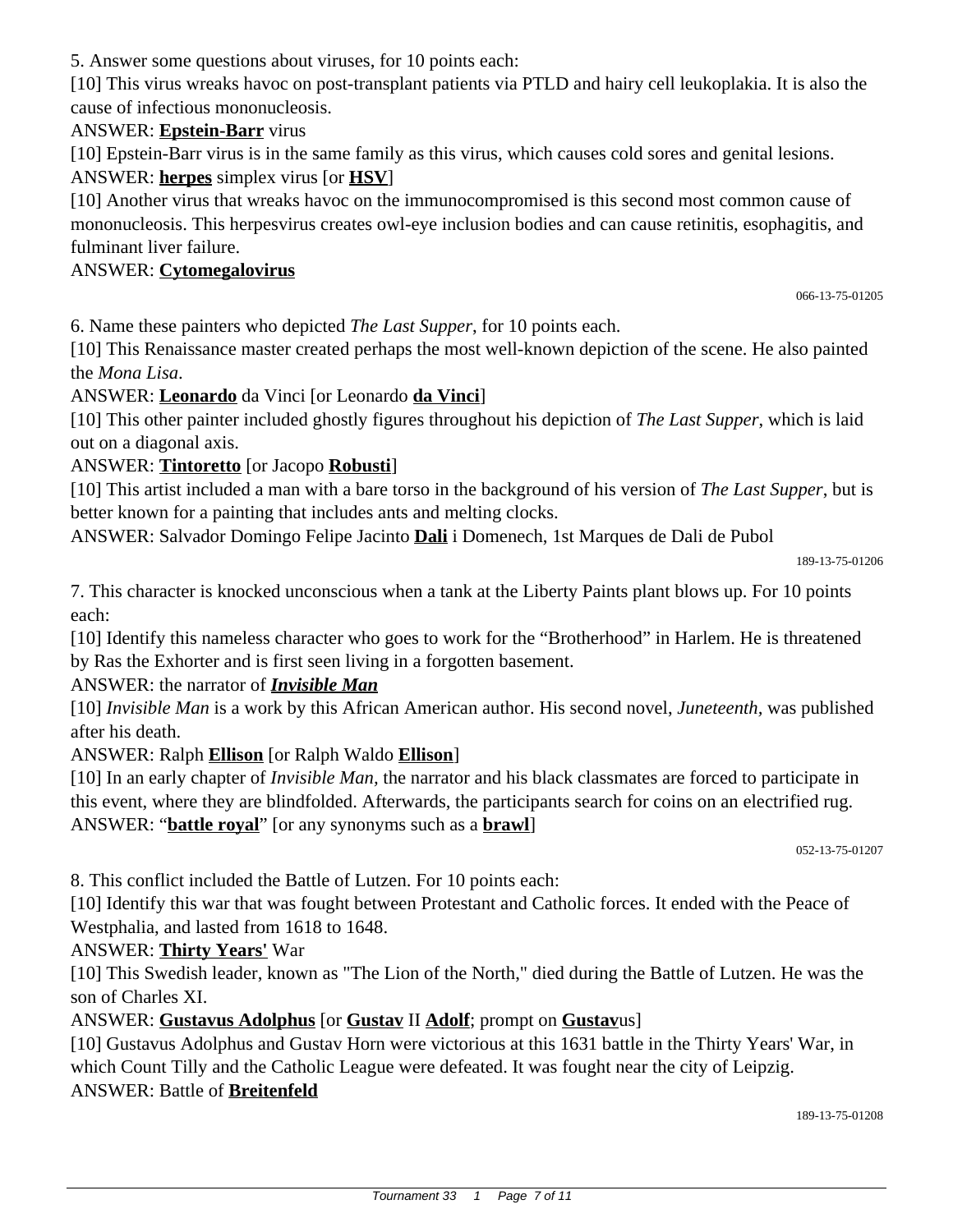9. On December 21, 2012, this man was nominated to replace Hillary Clinton as Secretary of State. For 10 points each:

[10] Name this longtime Massachusetts Senator who lost the 2004 presidential election to George W. Bush. ANSWER: John Forbes **Kerry**

[10] In the Democratic primaries in 2004, Kerry defeated this former Governor of Vermont. He became Chairman of the Democratic National Committee and was mocked for an awkward scream after the Iowa caucus results.

ANSWER: Howard Brush **Dean** III

[10] Walden O'Dell, the former CEO of this company, which produces voting machines through the subsidiary Premier Election Solutions, said he was committed to deliver Ohio for George W. Bush. ANSWER: **Diebold**, Inc.

10. The protagonist of this work says, "Like a dog!" as he is stabbed to death by two men. For 10 points

each: [10] Name this novel about bank employee Josef K, who is arrested by two agents for an unspecified crime. He is defended by the pompous lawyer Herr Huld.

## ANSWER: *The Trial* [or *Der Prozess*]

[10] This parable was published separately from *The Trial*, but appears in the novel as a story told to Josef K by a priest. In this parable, a man tries unsuccessfully for years to enter a certain doorway.

### ANSWER: "The Man **Before the Law**" [or "**Vor dem Gesetz**"]

[10] *The Trial* was written by this author of *The Castle* and "The Metamorphosis."

## ANSWER: Franz **Kafka**

#### 052-13-75-01210

052-13-75-01209

11. When called upon by God, this man demurred, "I do not know how to speak, for I am only a youth," and he later had a vision of a boiling pot in the north. For 10 points each:

[10] Name this Old Testament prophet who traditionally authored his namesake book as well as the Lamentations.

## ANSWER: **Jeremiah**

[10] Jeremiah is sometimes held to be the author of the two books of the Old Testament bearing this name. Members of the title group include Solomon and David.

## ANSWER: Book of **Kings**

[10] In one passage, God orders Jeremiah to wear one of these, not letting it touch water. Later, God ruins this article of clothing to illustrate how he will punish the Judeans.

ANSWER: a linen **belt**

014-13-75-01211

12. This weather phenomenon comes in wedge and stovepipe varieties. For 10 points each:

[10] Identify this weather phenomenon which results in a significant amount of wind in the form of a rotating funnel of air.

## ANSWER: **tornado**es [or **twister**; prompt on **cyclone**]

[10] The most common scale for measuring tornado intensity is named for this Japanese scientist and Allen Pearson. A relatively small amount of damage is associated with the F0 classification on his scale.

## ANSWER: Tetsuya **Fujita**

[10] Tornadoes can develop from this weather phenomenon, which is effectively a helix of wind surrounded by a wall of clouds. When it's present in a thunderstorm, the thunderstorm is classified as a supercell.

## ANSWER: **mesocyclone**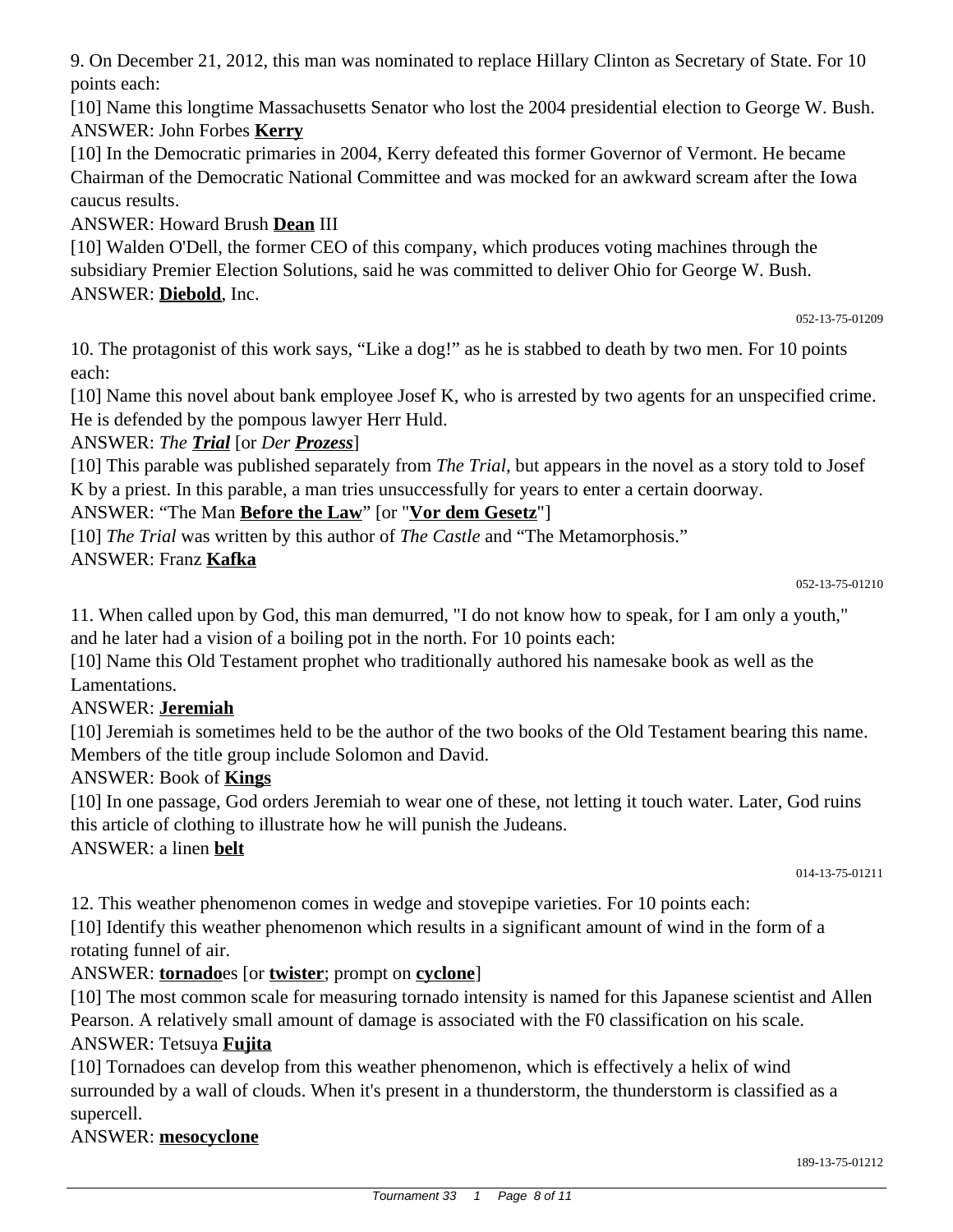13. Five of these works were completed, while the sixth was finished by Anthony Payne and published over 70 years after the composer's death. For 10 points each:

[10] Name these works, the first of which is most often heard at graduation ceremonies.

## ANSWER: *Pomp and Circumstance* **Marches**

[10] The *Pomp and Circumstance Marches* were written by this English composer, who also wrote the *Enigma Variations* and a *Cello Concerto in E minor*.

#### ANSWER: Sir Edward William **Elgar**

[10] One of Elgar's best known oratorios is this one, which took its text from a Robert Newman poem and describes a man's journey in the afterlife.

#### ANSWER: *The Dream of Gerontius*

140-13-75-01213

14. This structure was developed at an afternoon meeting between its namesake and Dick Cheney. For 10 points each:

[10] Name this structure in supply-side economics, which represents the relationship between taxation and revenue. It suggests that too much increase in taxation will result in less tax revenue.

### ANSWER: **Laffer** curve

[10] The Laffer curve has been used to promote calls for this type of tax, which features a constant rate paid by everyone regardless of annual income.

ANSWER: **flat** tax

[10] Supply-side economics was criticized by this economist, the first American to win the Nobel in Economics. He wrote the textbook *Economics: An Introductory Analysis.*

ANSWER: Paul Anthony **Samuelson**

15. This politician's nickname was the "Grand Old Man." For 10 points each:

[10] Name this Liberal who served as Prime Minister four separate times in the nineteenth century. He pushed for Irish home rule, which met opposition in the House of Commons.

## ANSWER: William Ewart **Gladstone**

[10 Gladstone did not get on well with this queen of Britain, the longest-reigning monarch in British history.

ANSWER: Alexandrina **Victoria**

[10] Gladstone published a pamphlet about the "Question of the East," which discussed the Ottoman Empire's violent repression of the April uprising in this country. It was later led by Todor Zhivkov. ANSWER: Republic of **Bulgaria** [or Republika **Balgariya**]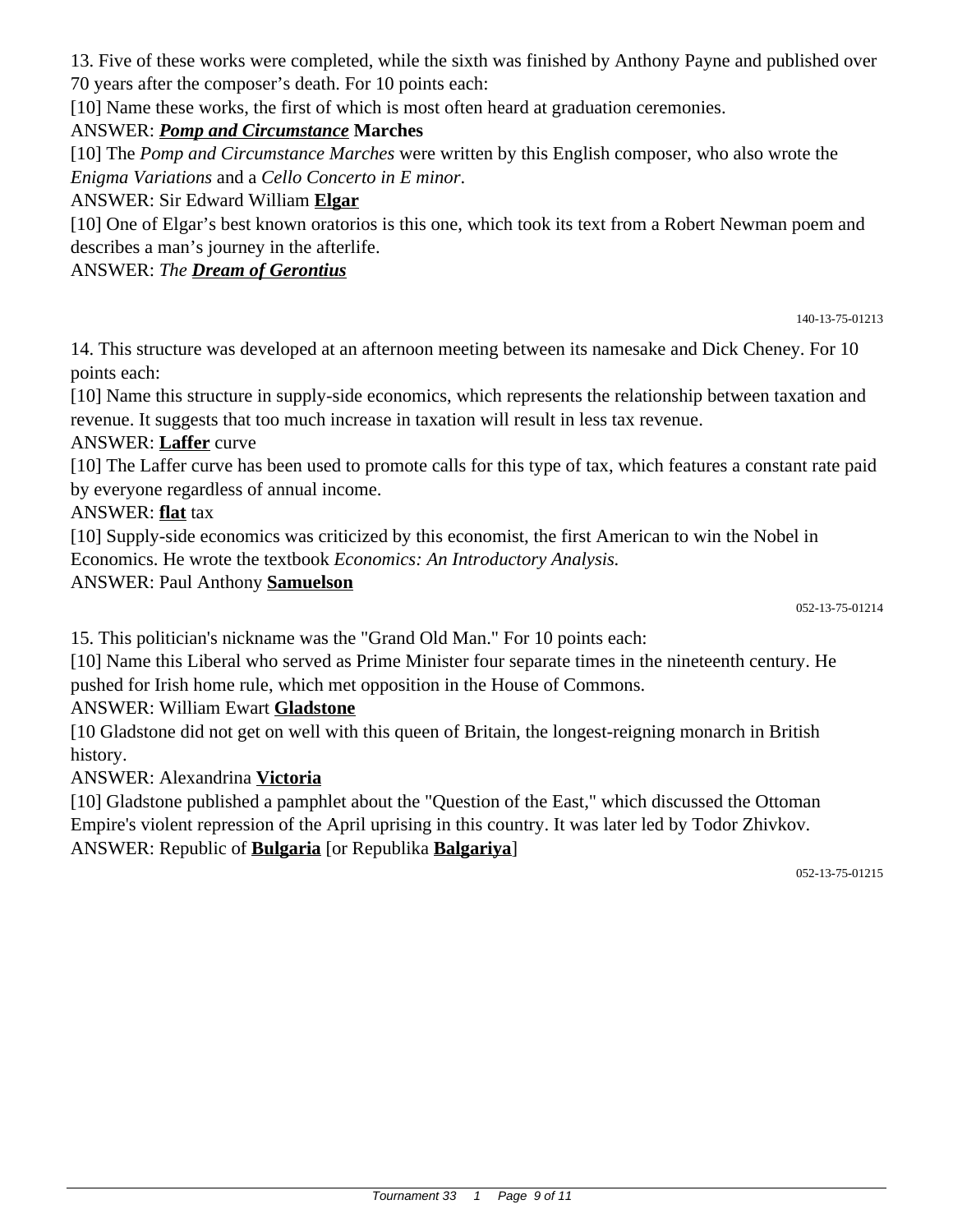16. This character once established the city of Freehold in the northern Alberta ice fields. For 10 points each:

[10] Name this Marvel Comics villain, formerly the janitor Samuel Stearns, who became immensely intelligent after gamma radiation caused his head to expand to ungainly size.

## ANSWER: The **Leader**

[10] The Leader is traditionally thwarted by this character, a very strong, green version of the similarly gamma radiation-afflicted Bruce Banner.

## ANSWER: The Incredible **Hulk**

[10] The Leader was last seen being drained of his power by a Hulk of this color, who is actually General "Thunderbolt" Ross. In other comics, this is the color of the "hood" worn by the character who became the Joker and by the vigilante Jason Todd.

## ANSWER: **red**

019-13-75-01216

17. This man wrote a collection of essays about anti-Semitism titled *The Wicked Son.* For 10 points each: [10] Name this man who wrote such plays as *Speed-the-Plow* and *American Buffalo.* His best known work features the aggressive Ricky Roma and desperate Shelley Levene.

## ANSWER: David **Mamet** [or David Alan **Mamet**]

[10] Mamet's best known work, *Glengarry Glen Ross,* is about real estate agents in this city, which was called "hog butcher of the world" in a Carl Sandburg poem.

## ANSWER: **Chicago**

[10] *Glengarry Glen Ross*'s first act is set at this kind of establishment, where Moss and Aaronow plan to steal a list of potential clients.

## ANSWER: **Chinese restaurant** [prompt on **restaurant**]

18. This war began when Philip VI of France took lands that were claimed by Edward III of England. For 10 points each:

[10] Name this conflict composed of several series that, together, lasted longer than this war's name suggests. Battles during it include Crecy and Sluys.

## ANSWER: **Hundred Years'** War

[10] At this 1415 battle, which took place on St. Crispin's Day, Henry V defeated Charles d'Albret with the aid of the technologically superior English longbow.

## ANSWER: Battle of **Agincourt**

[10] Towards the end of the war, Joan of Arc was sent to liberate Orleans by this French king, who was succeeded by Louis XI.

## ANSWER: **Charles VII** [or **Charles the Well-Served**; or **Charles the Victorious**; or **Charles le Bien-servi**; or **Charles le Victorieux**; prompt on **Charles**]